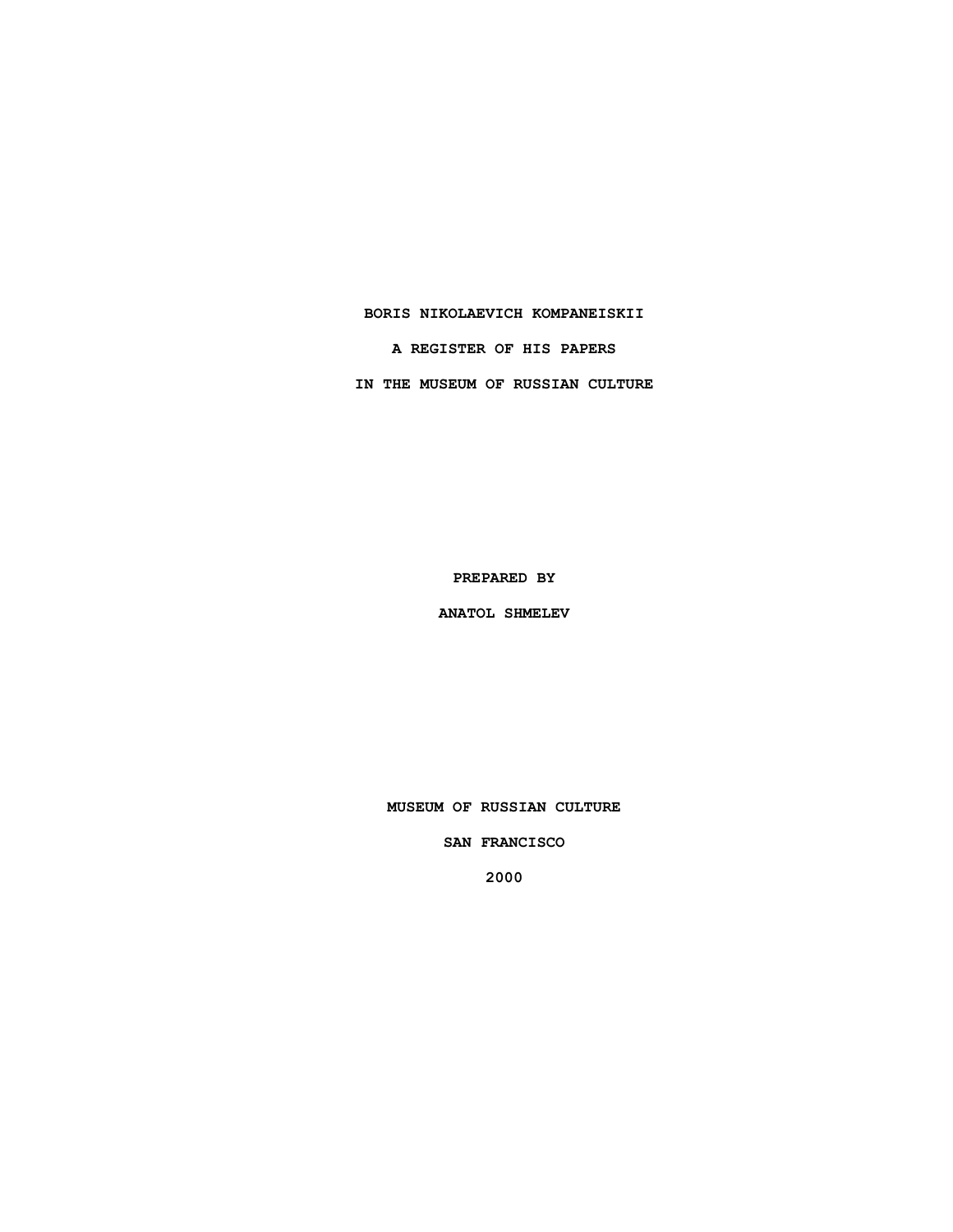## **BORIS NIKOLAEVICH KOMPANEISKII**

## **BIOGRAPHICAL NOTE**

| 1885 November 18 | Born, St. Petersburg, Russia                                                                                                                                                                                              |
|------------------|---------------------------------------------------------------------------------------------------------------------------------------------------------------------------------------------------------------------------|
| 1908             | Degree in physiology, St. Peterburg University,<br>Russia                                                                                                                                                                 |
| 1924             | Degree, psycho-physiology, Moscow State University,<br>Soviet Union                                                                                                                                                       |
| 1926-1941        | Worked as a researcher and professor in various<br>laboratories and institutes, including the Moscow<br>Academy of Arts, the Herzen Pedagogical Institute<br>and Institute for Brain Research, Leningrad,<br>Soviet Union |
| 1942             | Arrives in Berlin, Germany                                                                                                                                                                                                |
| 1943-1946        | Researcher and laboratory director, Physiological<br>Institute, University of Vienna, and<br>Psychological Institute, University of Innsbruck,<br>Austria                                                                 |
| 1948             | Author, Zapiski bezbozhnika                                                                                                                                                                                               |
| 1948-1965        | Professor, Universidad Nacional de La Plata,<br>Argentina                                                                                                                                                                 |
| 1949             | Author, Otets Aleksandr                                                                                                                                                                                                   |
| 1965             | Author, Kul'tura dushi i kul'tura dukha<br>Died, Argentina                                                                                                                                                                |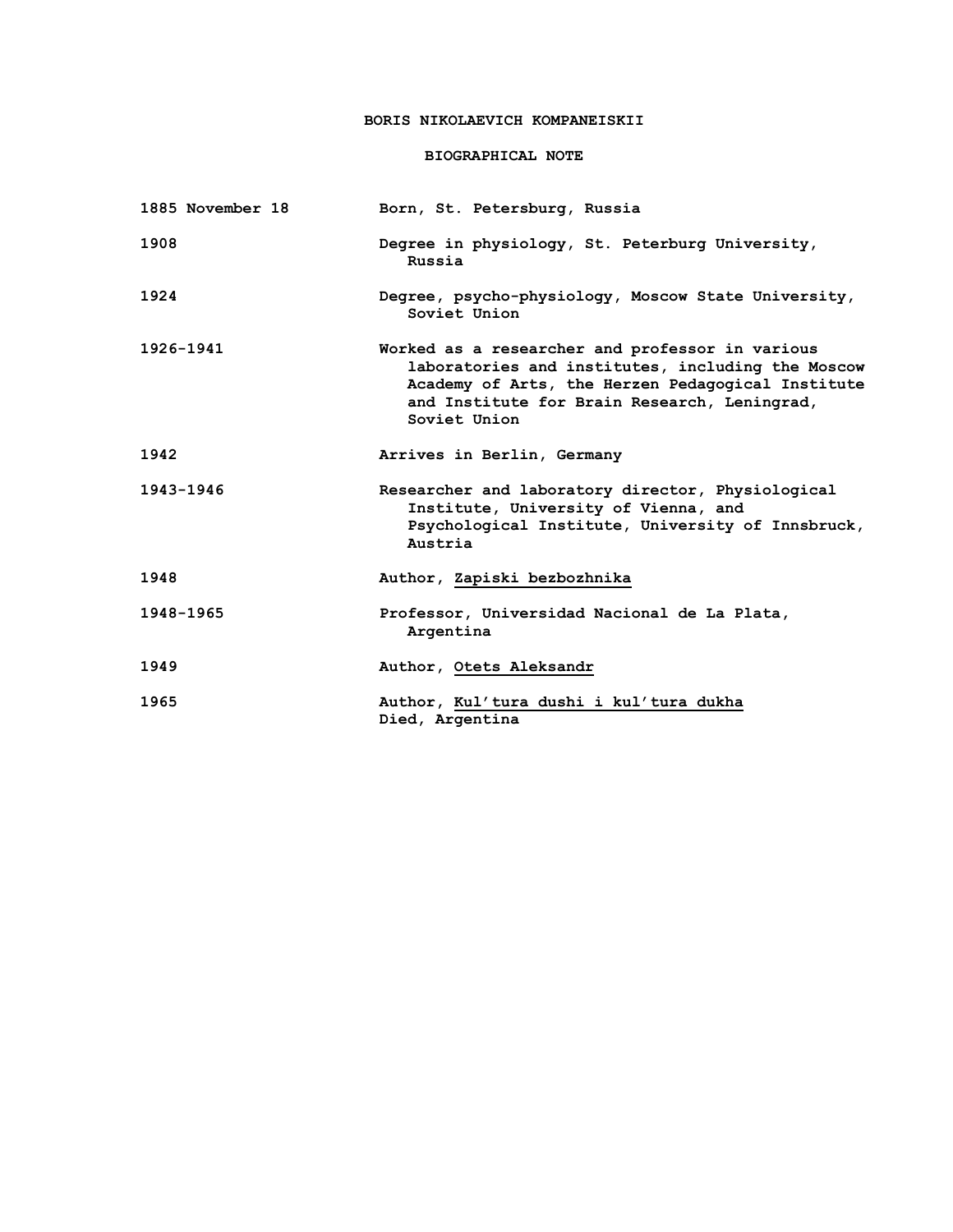### **SCOPE AND CONTENT NOTE**

#### **BORIS NIKOLAEVICH KOMPANEISKII PAPERS**

**This collection consists of the literary works of Boris Nikolaevich Kompaneiskii, a scientist specializing in human perception of color and light. He was also known to have used the pseudonym N. Kovalenskii.**

**Detailed processing and preservation microfilming for these materials were made possible by a generous grant from the National Endowment for the Humanities and by matching funds from the Hoover Institution and Museum of Russian Culture. The grant also provides depositing a microfilm copy in the Hoover Institution Archives. The original materials and copyright to them (with some exceptions) are the property of the Museum of Russian Culture, San Francisco. A transfer table indicating corresponding box and reel numbers is appended to this register.**

**The Hoover Institution assumes all responsibility for notifying users that they must comply with the copyright law of the United States (Title 17 United States Code) and Hoover Rules for the Use and Reproduction of Archival Materials.**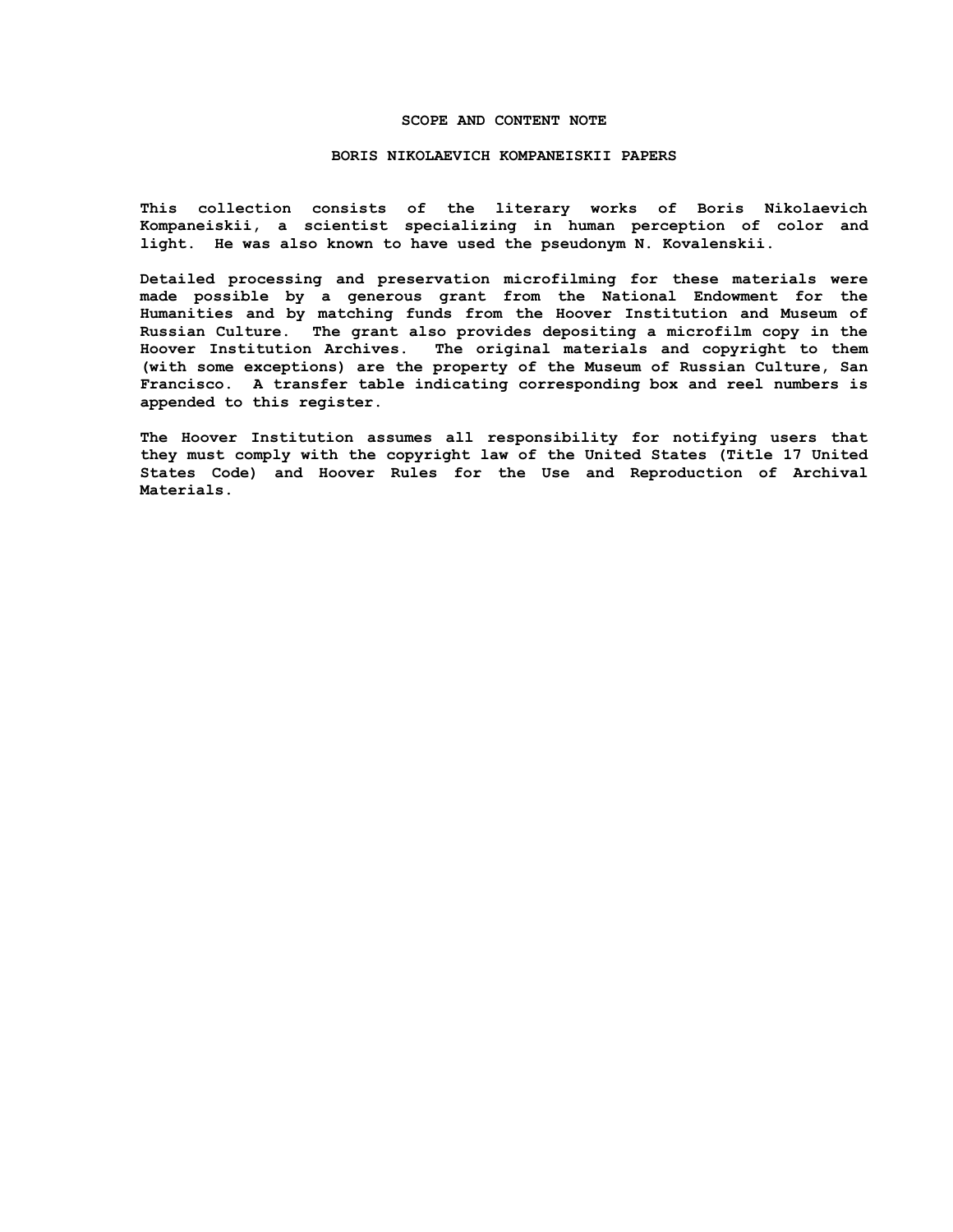## **REGISTER**

# **BORIS NIKOLAEVICH KOMPANEISKII PAPERS**

## **SERIES DESCRIPTION:**

| Box Nos      | Series                                                                                                     |
|--------------|------------------------------------------------------------------------------------------------------------|
| $\mathbf{1}$ | BIOGRAPHICAL FILE, 1958-1973. Curriculum vitae and<br>miscellany, arranged alphabetically by physical form |
| $\mathbf{1}$ | WRITINGS, 1921-1952. Plays, sketches, short stories, and<br>a novel, arranged chronologically by title     |